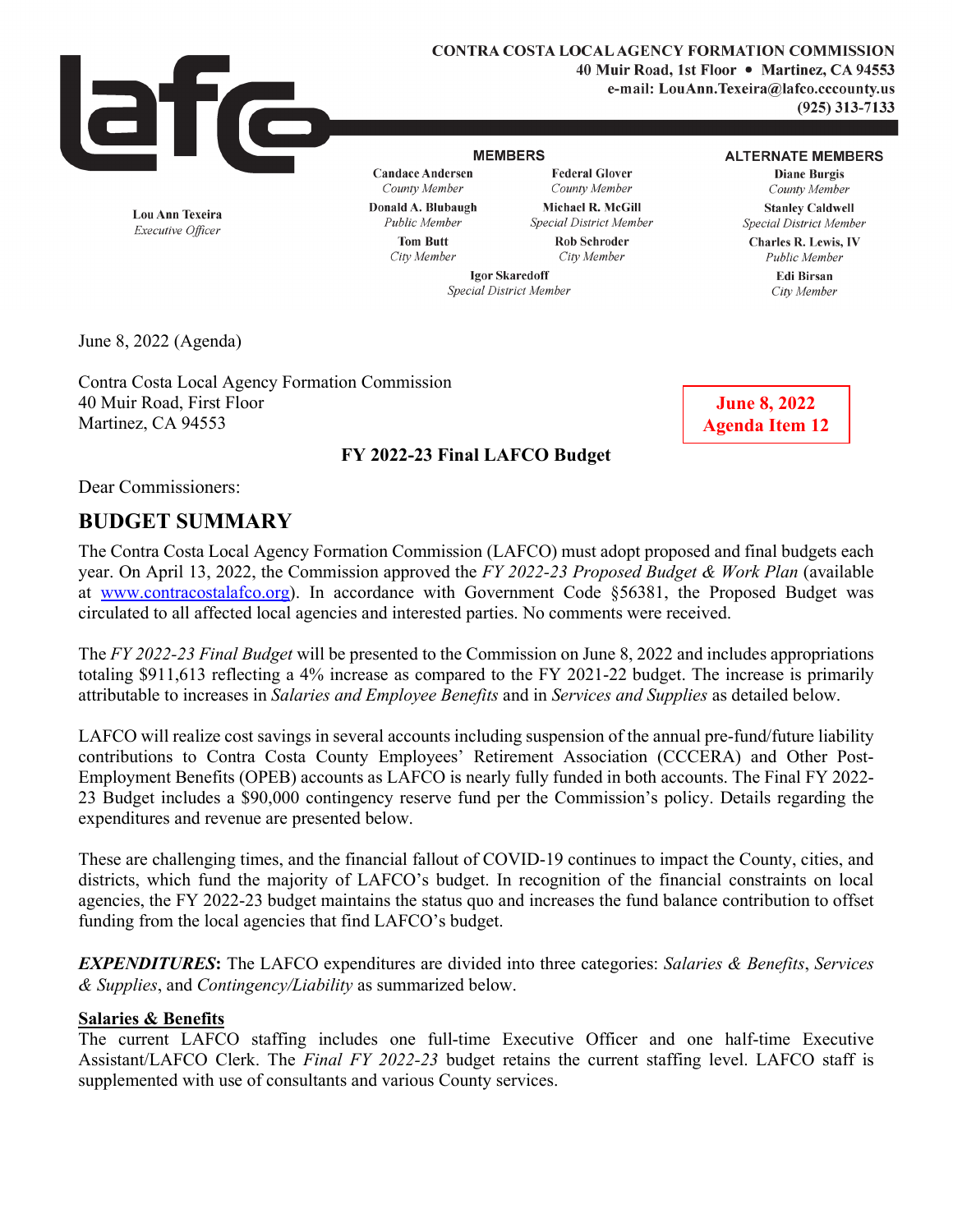The FY 2022-23 *Salaries & Benefits* account totals \$401,067 reflecting a 5% increase as compared to the FY 2021-22 budget. The increase is primarily attributable to increases in Group Health Insurance and Unemployment Insurance.

LAFCO is supported by public and private service providers on an as-needed basis. The County provides fiscal, drafting, mapping/GIS and legal services. Also, LAFCO contracts with private firms for website maintenance, financial auditing, environmental planning, and to assist with Municipal Service Reviews (MSRs) and special studies. The *Final FY 2022-23* budget assumes continuation of these contract services as reflected in the *Services & Supplies* account.

## **Services & Supplies**

The *Services & Supplies* account includes funding for various services, programs and projects including administrative/overhead (e.g., office, insurance, rent, utilities, equipment/systems, training, memberships, etc.), contract services (assessor, auditing, GIS, legal, planning, website, etc.), and programs/projects (e.g., MSRs, special studies, etc.).

The FY 2022-23 *Services & Supplies* account totals \$420,546 and reflects an increase of 15% as compared to the FY 2021-22 budget. LAFCO staff anticipates increases in several accounts including *Other Travel* and *Professional & Specialized Services*.

LAFCO staff anticipates FY 2021-22 year end cost savings in various accounts including *Office Expense, Postage*, *Communications*, *Travel/Training,* and *Professional & Specialized Services.*

## **Contingency Reserve Fund**

Each year, the Commission appropriates funds for unanticipated expenses (i.e., special studies, potential litigation, etc.). The Commission's policy provides that *the annual budget shall include a contingency reserve of 10% of the budget as determined by the Commission.* No contingency funds have been used this fiscal year. The *FY 2022-23 Final Budget* includes an \$90,000 contingency reserve fund in accordance with the Commission's policy.

## **Other Post-Employment Benefits (OPEB)**

Since FY 2011-12, LAFCO's budget has included an annual expense to pre-fund its OPEB liability. The FY 2011-12 through FY 2014-15 budgets included an appropriation of \$10,000 per year to fund this liability. Following LAFCO's first actuarial valuation in 2014, the Commission increased its annual appropriation to \$40,000. LAFCO's most recent GASB report shows that LAFCO is over 80% funded. In consultation with LAFCO's financial advisors, it is recommended that LAFCO forgo its annual OPEB pre-funding contribution in FY 2022-23.

## **Pre-funding Retirement Liability (CCCERA)**

In FY 2017-18, LAFCO begin pre-paying its unfunded retirement liability to receive a better contribution rate. Recent CCCERA reports show that LAFCO is nearly fully funded. In consultation with CCCERA staff, it is recommended that LAFCO forgo its annual CCCERA pre-funding contribution in FY 2022-23.

## **Revenues**

Revenues consist primarily of apportionments received from the County, cities, and independent special districts with each group paying one-third of LAFCO's net operating budget. The city and district shares are prorated based on general revenues reported to the State Controller. Other revenues include application fees, available year-end fund balance, and miscellaneous revenue (e.g., interest earnings).

## **Application Charges and Other Revenues**

The *FY 2021-22 Budget* includes an estimated \$25,000 in application fees. It is projected that LAFCO will receive approximately \$51,800 in applications fees in the current fiscal year. This exceeds the budgeted amount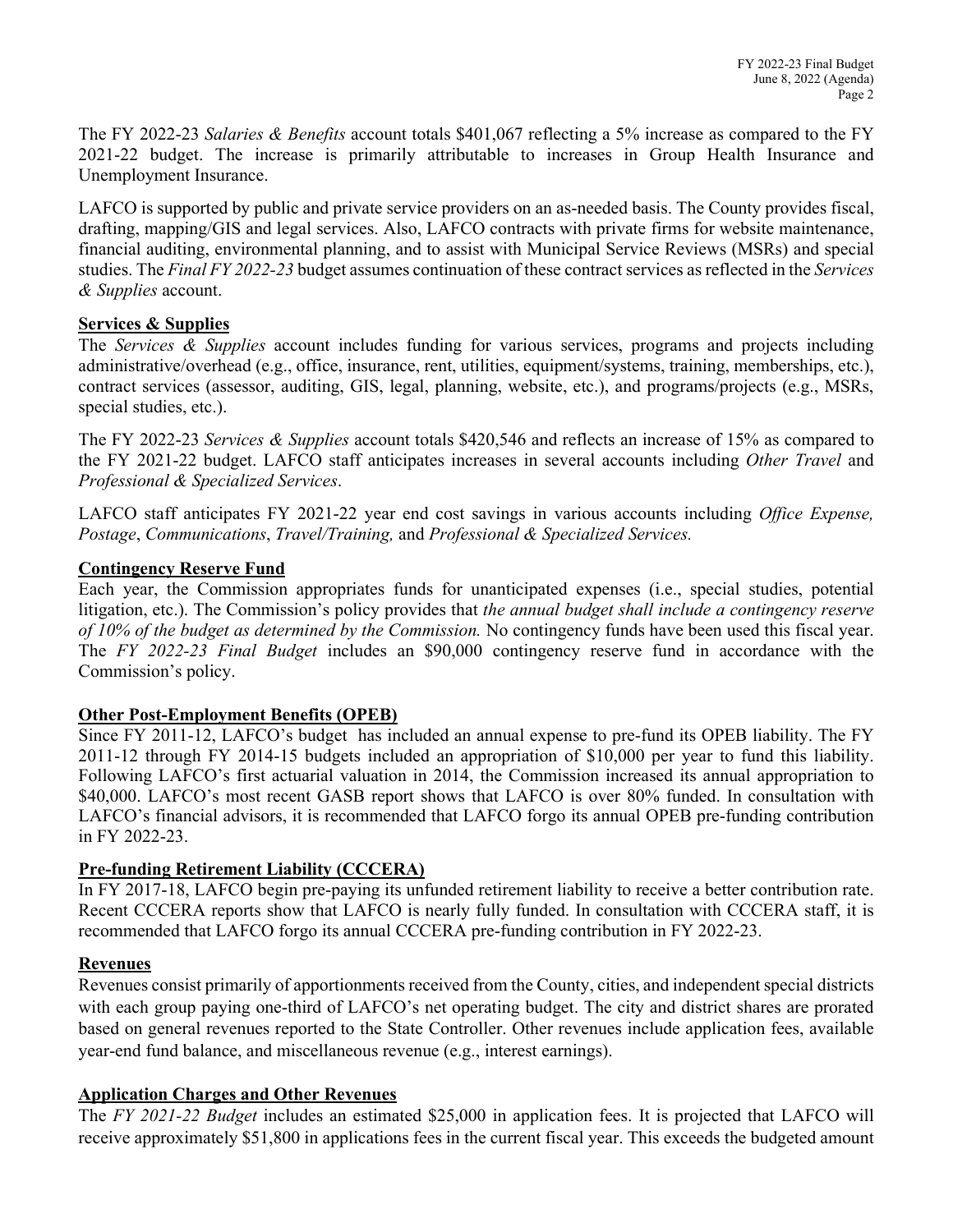due to a recent surge in application activity. The Final FY 2022-23 budget includes an estimated \$25,000 in application fees based on a multi-year historical average.

## **Fund Balance**

Government Code §56381(c) provides: "If at the end of the fiscal year, the Commission has funds in excess of what it needs, the Commission may retain those funds and calculate them into the following fiscal year's budget." The FY 2021-22 fund balance is currently unknown and will be calculated at year end (typically by October). It is estimated that that the available fund balance will exceed \$500,000.

The LAFCO fund balance, or any portion thereof, can be used to offset the FY 2022-23 revenues, thereby reducing contributions from the funding agencies (County, cities, districts); or placed in a reserve account, separate from the contingency reserve that is appropriated each year. The Final FY 2022-23 budget includes \$200,000 in fund balance to offset FY 2022-23 revenues.

## **LAFCO ACTIVITIES**

As presented to the Commission on April 13, 2022, the *Proposed FY 2022-23 Budget*, included a summary of LAFCO's major responsibilities, FY 2021-22 accomplishments, and FY 2022-23 activities some of which are summarized below.

## **FY 2021-22 Activities**

The following is a list of LAFCO's goals and accomplishments for FY 2021-22 as of June 1, 2022:

## **Boundary Change and Related Applications**

- a. Received and processed 13 new applications
- b. Completed proceedings for three annexations, three boundary reorganizations, four SOI amendments, and one out of agency service agreement; and conducted corresponding public hearings
- c. Processed transfer of jurisdiction through Alameda LAFCO
- d. Pending dissolutions of CSA R-9 and CSA R-10

## **MSRs/SOI Updates**

- a. Completed 2nd round "*Parks & Recreation Services*" MSR/SOI updates covering all 19 cities, four community services districts, three park & recreation districts, one regional parks district, and eight county service areas
- b. Completed 2<sup>nd</sup> round Cemetery Services MSR/SOI updates
- c.  $2<sup>nd</sup>$  round MSR covering mosquito & vector control and resource conservation services underway

## **Special Projects/Activities**

- a. Adoption of resolutions in conjunction with Assembly Bill 361 to conduct virtual meetings
- b. Participation in ongoing fire service matters

## *Administrative and Other Activities*

- a. Appointed 2022 LAFCO Chair (Schroder) and Vice Chair (Glover)
- b. Recognition of Pamela Miller, CALAFCO Executive Director
- c. Conducted election for LAFCO Special District Members
- d. Completed FY 2019-2020- financial audit and initiated FY 2020-21 audit
- e. Update to LAFCO Directory of Local Agencies (underway)
- f. Ongoing website updates
- g. Quarterly budget reports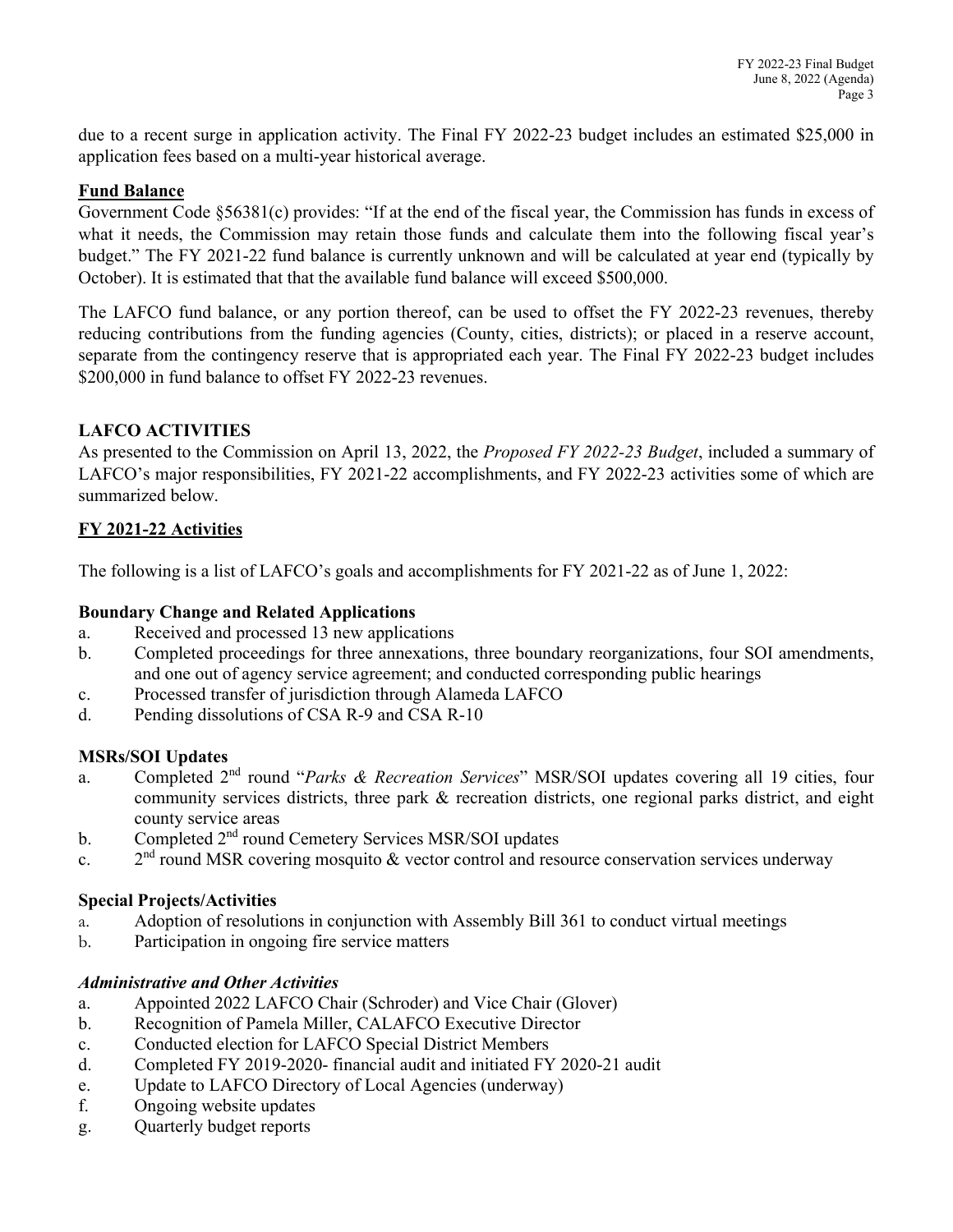- h. Updated LAFCO Employee Salary Plan
- i. Conducted employee performance reviews
- j. Provided comments on local agency environmental documents
- k. Submitted position letters on various bills affecting LAFCOs
- l. Participated in and supported CALAFCO
- m. Los Medanos Community Healthcare District (LMCHD) Dissolution The dissolution of LMCHD became final after the California Supreme Court denied LMCHD's petition for review of the Court of Appeal's decision in favor of LAFCO and the County.

## **FY 2022-23 Work Plan**

As approved by the Commission ins April 2022, the recommended work plan for FY 2022-23 includes the following activities:

- Complete  $2<sup>nd</sup>$  round MSR covering resource conservation and mosquito & vector control services
- $\cdot$  Initiate 3<sup>rd</sup> round MSR/SOI updates covering wastewater services, and/or other services as determined by the Commission
- Complete FY 2020-21 financial audit
- Complete annual actuarial valuation
- Policy updates (i.e., SOIs, disadvantaged communities, procedures for processing multi-county boundary changes, environmental guidelines)
- $\div$  Continue to participate in and support CALAFCO

In conclusion, the Commission and LAFCO staff continue to exercise fiscal prudence, recognizing the financial constraints faced by our funding agencies. Approval of the *FY 2022-23 Final Budget* will enable the Commission to perform its core responsibilities and continue its work on MSRs/SOI updates, processing proposals, legislative activities, policy development, and other projects.

## **RECOMMENDATIONS**

- 1. Receive this report and open the public hearing on the *FY 2022-23 Final Budget*,
- 2. After receiving public comments close the hearing,
- 3. After Commission discussion, adopt the *FY 2022-23 Final Budget*, with any desired changes, and authorize staff to distribute the *FY 2022-23 Final Budget* to the County, cities and independent special districts as required by Government Code §56381.

Respectfully submitted,

LOU ANN TEXEIRA EXECUTIVE OFFICER

Attachment - Final FY 2022-23 LAFCO Budget c: Distribution